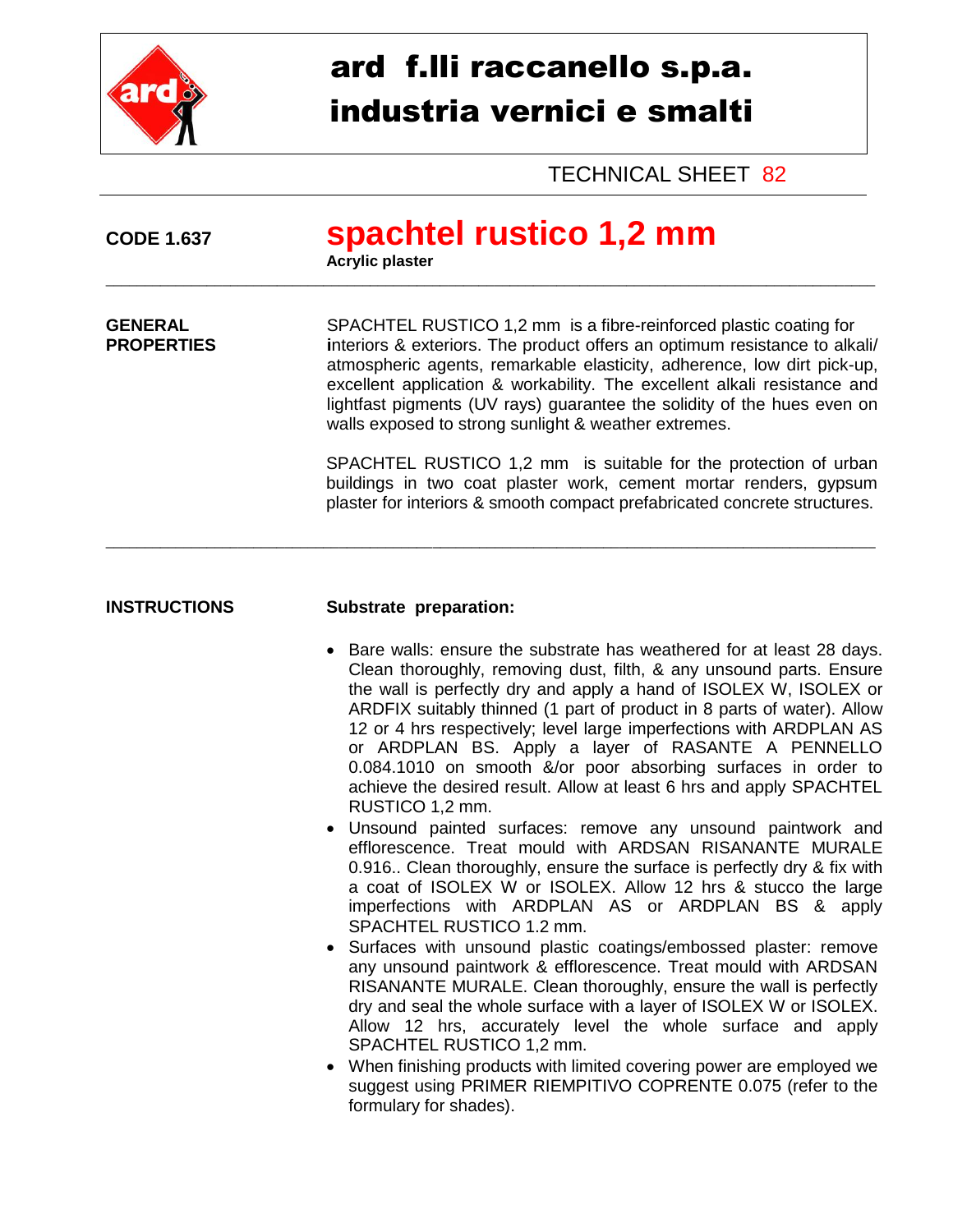## **Application:**

- SPACHTEL RUSTICO 1,2 mm can be used neat. Stir well; apply only one coat with a steel or plastic trowel. Level the surface with a trowel before the product forms a surface film.
- Do not apply at ambient/substrate temperatures below + 5°C or above 35°C & R H above 75%. Avoid applying during cold & damp periods, in direct sunlight or strong wind.
- Outdoor surfaces must be protected against rain until perfectly dry (normally after 48 hrs at 20°C).
- Wash equipment immediately after use with water.
- Store in cool, frost proof premises.
- Use products from the same batch, *if* different batches are used, stir accurately to avoid differences in shades.
- When applying on extensive surfaces apply "wet on wet" to avoid patches.
- Walls with efflorescence or subject to rising damp must be restored before application in order to guarantee adherence.
- Use in compliance with the current Health & Safety Regulations. Dispose of spent material/containers according to the same.
- Refer to the PSDS for further details.
- SPACHTEL RUSTICO 1,2 mm code 1.637 is compatible with the 16COLOURS & WIZARD tinting systems.

#### **TECHNICAL PROPERTIES**

| NATURE OF BINDER                          |                   |               | <b>Acrylic polymers</b>            |
|-------------------------------------------|-------------------|---------------|------------------------------------|
| <b>COLOUR</b>                             |                   |               | White & tinting system hues        |
| <b>MASS VOLUME</b>                        |                   |               | 1700 - 1800 g/l                    |
| DYNAMIC VISCOSITY                         |                   |               | 150.000 - 200.000 cP               |
| UV RESISTANCE                             |                   |               | Sup. 3rd grade Grey scale          |
| ALKALI RESISTANCE                         |                   |               | No structural/chromatic variation  |
| DRYING AT 20°C                            | TOUCH DRY         |               | 4 hrs                              |
|                                           | THROUGH DRYING    |               | 48 hrs                             |
| PERMEABILITY (WATER VAPOUR)               | EN ISO 7783-1 & 2 | $S_d$         | $0,323 \; m$                       |
|                                           |                   | Class         | $V2$ (average)                     |
| CAPILLARY ABSORBTION & WATER PERMEABILITY | EN1062-3          | W             | 0,052 kg/m <sup>2</sup> $\sqrt{t}$ |
|                                           |                   | Class         | $W_3$ (low)                        |
| ADHESION FOR DIRECT TRACTION              | <b>EN 1542</b>    | <b>RESULT</b> | Complies (adhesion $\geq$ 0,3 Mpa) |
| <b>DURABILITY</b>                         | EN 13687-3        | <b>RESULT</b> | Complies (adhesion $\geq$ 0.3 Mpa) |
| THERMAL CONDUCTIVITY                      | <b>EN 1745</b>    | λ10DRY [W/MK] | 1,092                              |
| <b>FLASH POINT</b>                        | EN 13501-1        |               | <b>Class C</b>                     |
| HAZARDOUS SUBSTANCES                      |                   | RESULT        | <b>Complies</b>                    |
|                                           |                   |               |                                    |

*In compliance with the UNI EN 15824 CE Marking*